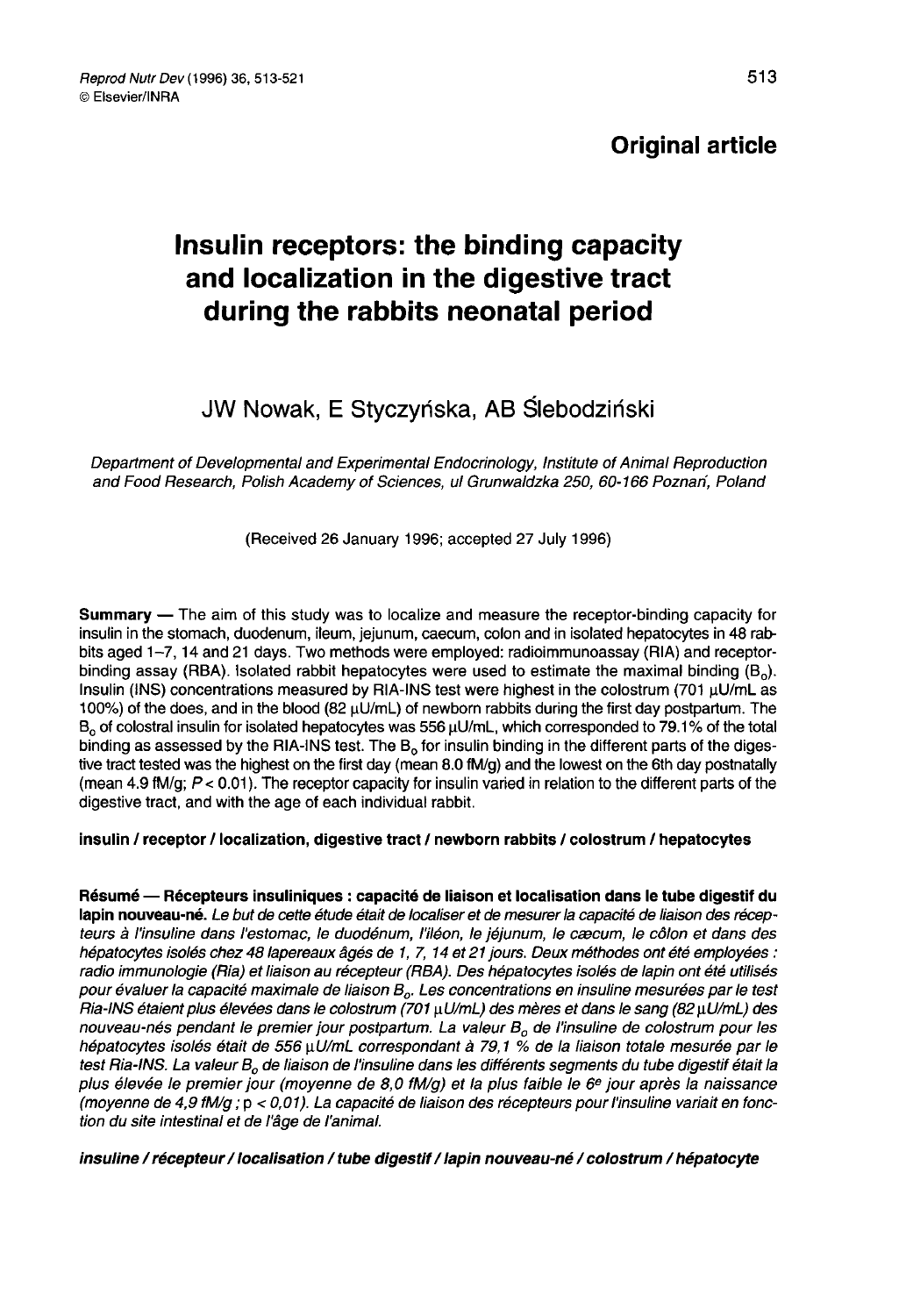#### INTRODUCTION

The physiological actions of the digestive tract are continously regulated by more than 70 different hormones and hormone-like peptides (Glass, 1980; Tsung-Min Lin, 1980; Buts et al, 1990; Konturek, 1990).

During the last decade, studies on the action of insulin and its binding by the receptors present in the digestive tract (DT), mainly in rats, but also in some other mammals, have established the view that insulin is one of the hormones providing the strongest stimulation of DT development (Pierce et al, 1964; Forgue-Lafitte et al, 1980; Shulman, 1990; Read et al, 1991; Baumrucker et al, 1993; Cheatham and Kahn, 1995).

The occurrence of high concentrations of insulin and other growth factors in milk suggests that they may be important for the growth of offspring. Growth factors may play a vital role in the proliferation and maturation of the gut without necessarily entering the circulation, although they may cross the intestinal wall to regulate the development of other organs (Read et al, 1984).

Cevreska et al (1975) was probably the first to describe a high concentration of insulin in the colostrum of women. A few years later, the presence of insulin in colostrum, 30 to 40 times higher than in blood, was described in women (Kulski and Hartmann, 1983; Read et al, 1984); cows (Malven et al, 1987); women, cows and sows (Nowak and Nowak, 1989); and in sheep (Falconer et al, 1984; Nowak et al, 1994).

The transfer of insulin from the ingested colostrum into the blood of newborns during the first 25 h of life was observed in piglets (Asplund et al, 1962; Nowak, 1989), calves (Pierce et al, 1964) and newborn infants (Koldovsky, 1989).

The binding of insulin and glucagon by receptors and the effect of these hormones on the motility, secretion and development

of the digestive tract was described in rats (Forgue-Lafitte et al, 1980; Cooke et al, 1986; Koldovsky, 1989; Buts et al, 1990; Baumrucker et al, 1993); rat fetuses (Sodoyez-Goffaux et al, 1985); piglets (Ito et al, 1987); minature pigs (Shulman, 1990); dogs, humans, chickens, rats, cats, sheep, guinea pigs (Tsung-Min Lin, 1980); and in human infants, rats, ovines, bovines, pigs and calves (Koldovsky, 1989).

Up to now, no studies have been carried out evaluating the insulin concentration in the colostrum and milk of rabbit does, or on the presence of insulin receptors in the digestive tract during the neonatal period. The biological activity of colostral insulin assessed by its binding capacity to rabbit hepatocytes is also not known.

The aim of this study was to measure the maximal binding of  $125$  insulin (B<sub>o</sub>) by the anticipated receptors for insulin in the parietal cells of the stomach, duodenum, jejunum, ileum, caecum and colon. This binding is considered indicative of the biological activity manifested by colostral insulin and/or its localization within the digestive tract of the developing, neonatal rabbit.

#### MATERIALS AND METHODS

In this study, 48 New Zealand White rabbits were used. They were divided into nine groups of different ages: 1-7, 14 and 21 days. During the postnatal period the animals were kept with their mothers and were fed exclusively on the mammary secretion of their does. It was observed that rabbits, after 14 to 21 days of age, tried to take the fodder of the doe.

On the day of the experiment the animals were anaesthesized by intraperitoneal (ip) injection of Vetbutal (Polfa) at a dose of 36 mg/kg. Under anaesthesia, 5 mL of blood was taken from each animal by heart puncture to determine the insulin (INS) concentration by the radioimmunoassay (RIA)-INS test.

The liver was perfused in situ under sterile conditions and without recirculation, with 50 mL of calcium-free buffered, cooled saline 4 °C pH 7.4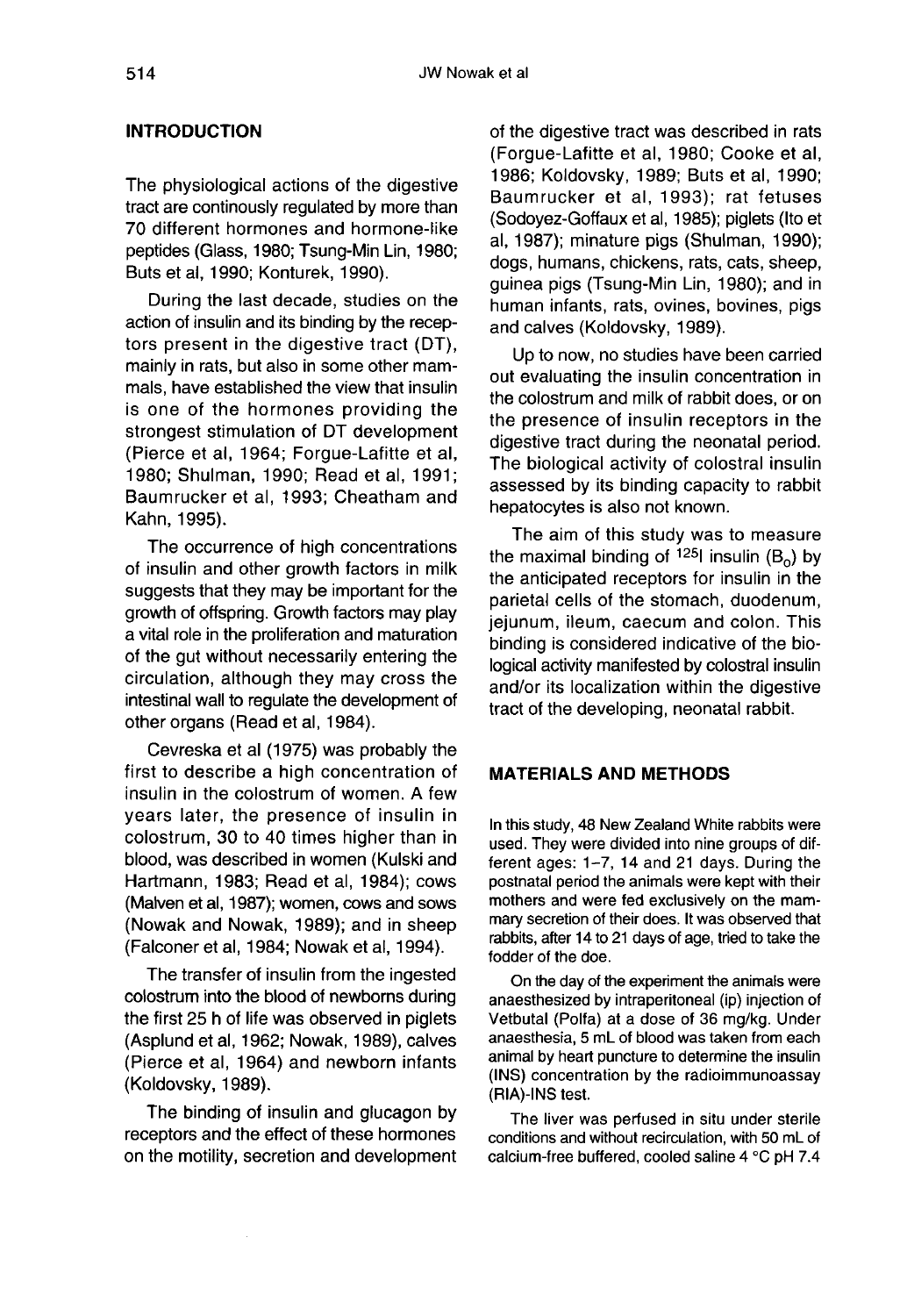(first step perfusion) at a rate of 10 mL/min through an inserted catheter to the portal vein (inlet) and to the anterior and posterior vena cava, terminating above the branch to the right kidney (outlet) (Berry et al, 1991). The opening of the abdominal cavity, the cannulation of veins and the one-step perfusion lasted up to 10 min.

The liver including the catheters was removed from the abdomen and put into a beaker and perfused again (second step) with 150 mL of buffered saline solution (pH 7.4), containing 15 mg of coltused again (second step) with 150 mL of buffered<br>saline solution (pH 7.4), containing 15 mg of col-<br>lagenase (type IV, Sigma) and 1 mM Ca<sup>2+</sup> (Sigma) (Seglen, 1976; Gill and Hart, 1980; Berry et al, 1991). The second step perfusion lasted 30 min at 30 °C, pH 7.4, at a rate of 15 mUmin, with recirculation. This medium, initially equilibrated to pH 7.4 at 30 °C in a water bath, under carbogen (a mixture of  $O_2$  and  $CO_2$ , 95:5) was under pH meter control with the addition of 0.001 phenol red. The perfusion fluid contained 15 mM of glucose. At the end of the digestion period, the liver was freed of ligaments and mesentery, weighed and combed with a stainless steel dog comb (3 mm between teeth) (Seglen, 1976; Berry et al, 1991). The tissue had the consistency of a very concentrated homogenate. This 'parenchymal paste' was gently passed through a progressive series of steelon meshes (200, 100, 50 um pore-size) into a 250 mL beaker with about 50 mL of Williams Medium E (Berry et al, 1991) at about 4 °C, and centrifuged at 40 x  $a$ , 10 min, 4 °C. Streptomycin (50 ug/mL; Polfa, Poland) and Traskolan (500 KIU/mL; Jelfa, Poland) were added to this washing medium. The suspension was carefully mixed and centrifuged twice at 50 x  $q$ , 10 min, 4 °C. The washing procedure ensured that the damaged and nonparenchymal cells were removed. After the last centrifugation, the supernatant was discarded and a cell pellet of 0.5 g samples was put into centrifuge tubes (4 mL each) with Williams Medium E (1.0 mL). The density of the isolated hepatocytes in the cell pellets obtained by this method was similar to the density of hepatocytes obtained from the liver of other species in sheep (Gill and Hart, 1980); mice, hamsters and rabbits (Maslansky and Williams, 1982); and rats (Berry et al, 1991).

#### Radioimmunoassay

The concentration of insulin in the plasma of the newborn rabbits and in the colostrum infranatant samples was determined by the method of Yallow and Berson (1960) using RIA-INS kits (Swierk, Poland) with modifications introduced by Nowak et al (1994).

#### Colostrum samples preparation

Colostrum samples were taken from lactating rabbits at 0700 hours, into the tubes containing Traskolan (Jelfa, Poland; 10 µL/mL of sample) and streptomycin (Polfa, Poland).

The high concentrations of insulin in the colostrum required dilution (1:50 to 1:10 v/v) with phosphate buffer (RIA-INS assay buffer 0.04 M, pH 7.4, containing 1.0 g bovine serum alumin [BSA, Sigma] and Thiomersal [BDH, UK] per liter). After acidification of the diluted mammary gland secretion samples with acetic acid (POCH, Poland) under pH meter control to pH 4.6 (casein isoelectric point), and centrifugation at 2 500  $\times$   $q$ for 15 min at 0 °C, the fat layer and casein pellets were discarded and the infranatant (colostrum whey) samples were collected and kept either for immediate determination of insulin or stored at - 20 °C until use. The insulin concentrations were measured in 0.2 mL colostrum infranatant solution using the RIA-INS kits mentioned earlier (Nowak et al, 1994).

## Colostral insulin concentration measured by receptor-binding assay (RBA)

i) hepatocyte pellet 0.5 g;

ii) <sup>125</sup>I insulin (OPiDI, Swierk, Poland) in 0.5 mL buffered saline solution (pH 7.4), the concentration of 19.9 fM = 115.62 pg =  $2.948 \mu U$ ;

iii) colostrum infranatant solution, 0.2 mL containing streptomycin (50 µg; Polfa, Poland);

iv) Williams Medium E (Sigma), 0.8 mL to a final volume of 2.0 mL, containing Traskolan (500 KIU/mL; Jelfa, Poland). This proteinase inhibitor is similar to Trasylol (Sigma).

#### The sample for non-specific binding (NSB) of  $1251$  insulin

i) hepatocyte pellets 0.5 g;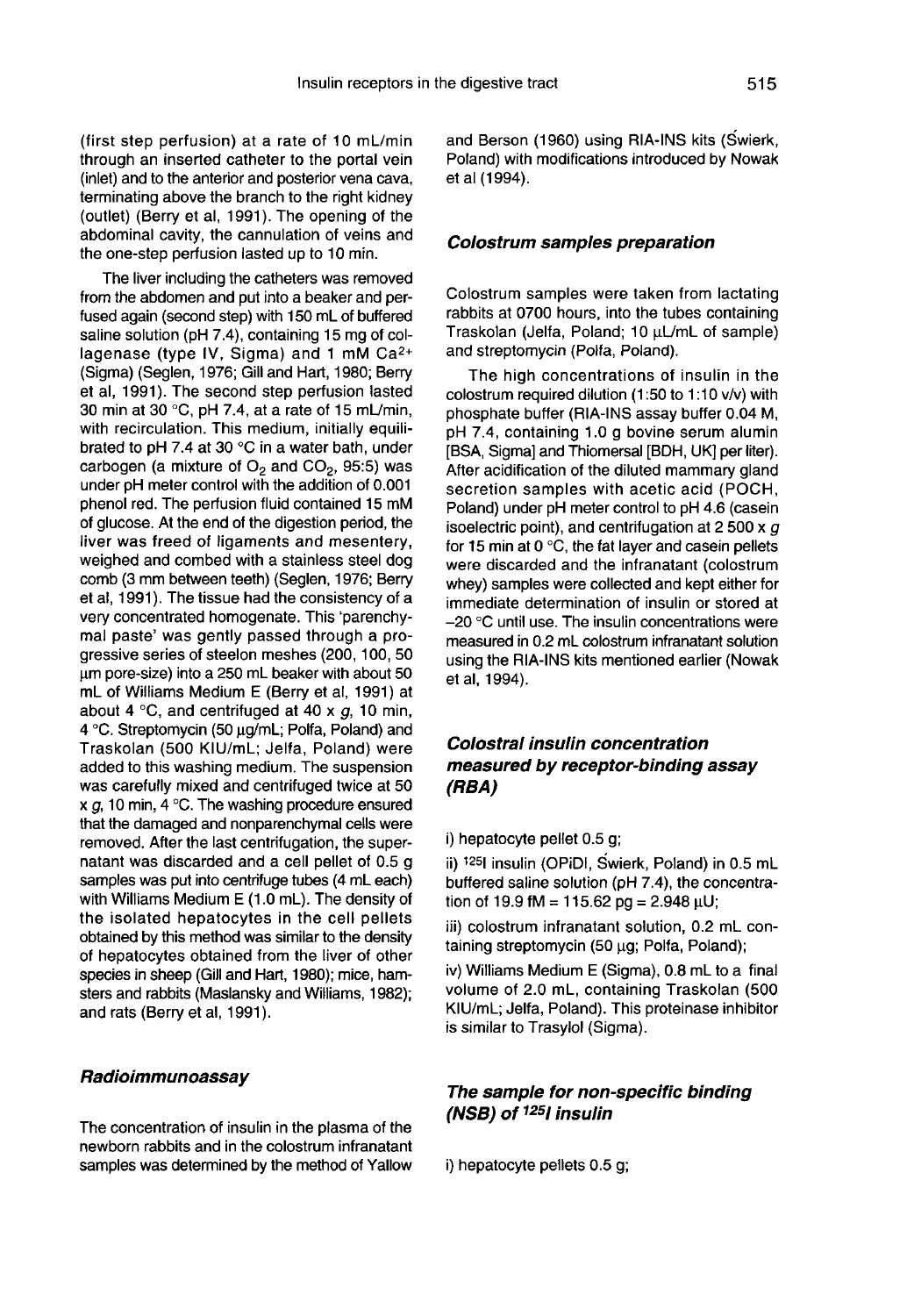ii) <sup>125</sup>l insulin in 0.5 mL buffered saline solution |<br>|i|) <sup>125</sup>| in<br>(pH 7.4);<br><sup>|ii)</sup> colost

iii) colostral infranatant solution 0.2 mL;

iv) a 50 ug excess of mono component (MC) insulin porcine (NOVO) in 0.8 mL Williams Medium E to a final volume of 2.0 mL.

#### Hormone-receptor dissociation

The dissociation of insulin from its hepatocyte receptors was accomplished by incubating the cells with <sup>125</sup>l insulin for 40 min. Excess native hormone was then added to the incubation tubes and the reaction was stopped at various intervals (Gill and Hart, 1980).

The extent to which the  $1251$  insulin was degraded during incubation with hepatocytes was assessed according to Gill and Hart (1980) by examining the activity of the incubated supernatant fractions obtained after a binding assay, assessed by determining the quantity of radioactivity which was precipitated with 10% trichloroacetic acid (TCA) in the same supernatant fractions. Degradation was approximately 40% for insulin after incubation for 40 min. In the presence of streptomycin and Traskolan this degradation was reduced to 15%; streptomycin and Traskolan were thus used routinely in all assays.

#### Incubation conditions

RBA specific and non-specific binding were determined by simultaneous incubation in duplicate tubes mixed at intervals of 10 min, at 30 °C, 25 min, pH 7.4. After incubation, the tubes were centrifuged (2 000 x  $q$  for 10 min at 4 °C), and the supernatant fractions aspirated and discarded. The radioactivity of the cell pellets was measured on a gamma counter with a counting efficiency of about 76% and a counting error of 2% (Gill and Hart, 1980).

#### Preliminary assessment of the tracer

After precipitation of the <sup>125</sup>l insulin by 10% TCA (POCH, Poland), 94% of the sample was regarded as being suitable for binding studies and for standard curve preparation. Besides, the NSB for this tracer used for standard curve was 5.6% and therefore was recognized as pure enough.

#### Calculation of  $B_0$

The quantity of insulin specifically bound to the hepatocytes was obtained by subtracting the NSB from the total binding. It was expressed as fM/g of hepatocyte pellets initially present in the tube, in the absence of MC insulin porcine standard according to Gill and Hart (1980).

### The preparation of the digestive tract samples

After the first step of the liver perfusion, the total digestive tract was removed and rinsed with cold saline solution (4 °C) through a catheter attached to the duodenum. The stomach was washed separately and then the mesentery was stripped off (Shulman, 1990). The digestive tract was divided into six segments: the stomach, duodenum, jejunum, ileum, caecum and colon. From each segment, four parts were weighed (0.5 g each). Each segment was opened lengthwise, gently blotted and everted. The serosa and mucosa were saved. These parts (0.5 g each) were submitted to incubation (25 min, 30 °C, pH 7.4).

Sample contents: the digestive tract fragment 0.5 g, !251 insulin in buffered saline solution 0.5 mL, pH 7.4 and Williams Medium E 2.0 mL in duplicate.

NSB sample contents: the digestive tract frag-<br>ment 0.5 g, <sup>125</sup>l insulin in solution as above, MC insulin, porcine (as standard) of 50  $\mu$ g/0.5 mL buffered saline solution and Williams Medium E 0.5 mL in duplicate. The quantity of  $125$  insulin specifically bound to the intestinal cells on the different parts of the DT was obtained after subtracting the NSB from the total binding and was expressed in fM/g of intestinal segments.

#### Calculations and statistics

All results are given as means  $\pm$  SD. Differences between means were tested for statistical signif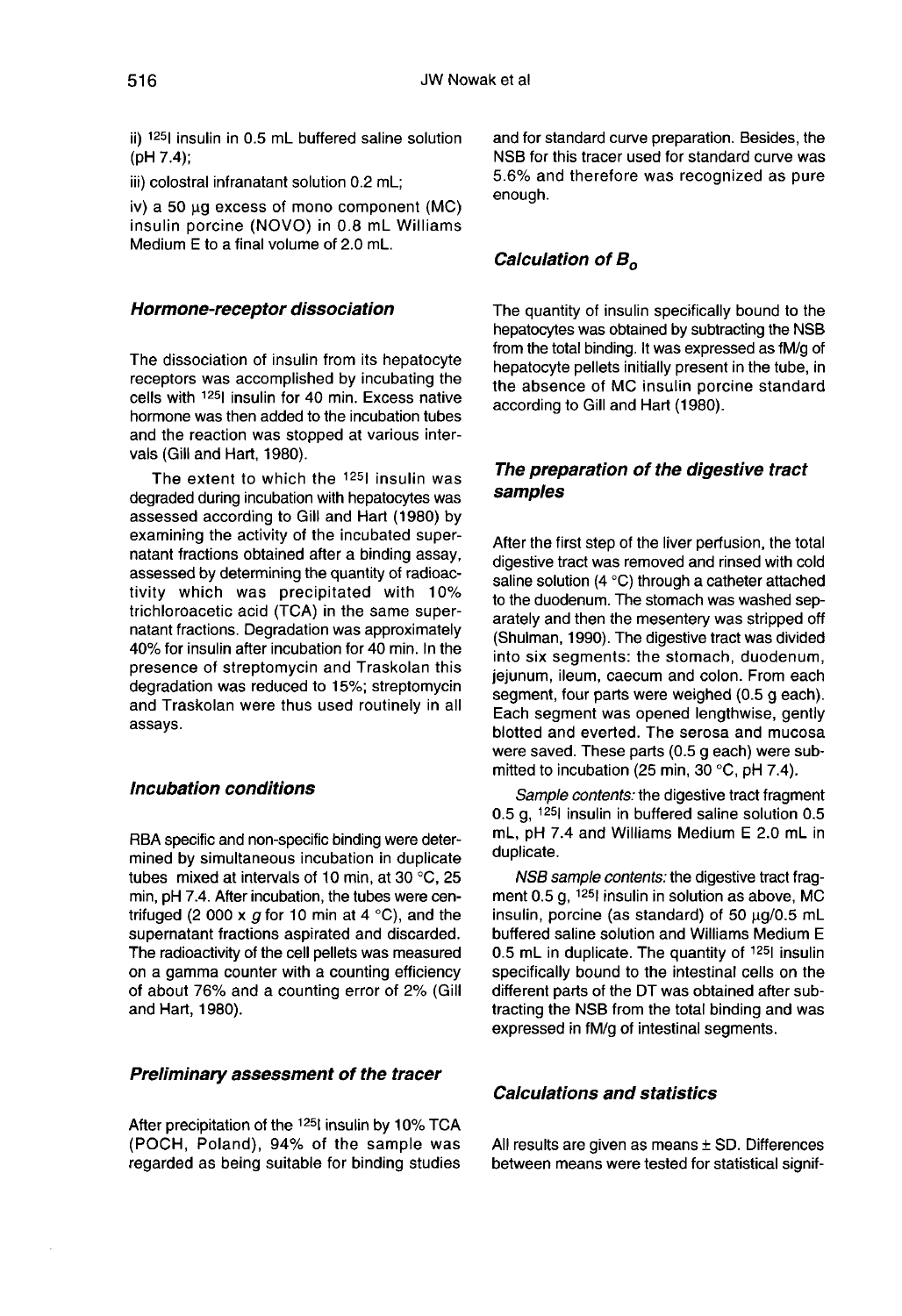icance using the Student's t-test and by ANOVA. Differences were considered significant for  $P <$ 0.05 (Tashman and Lamborn, 1979).

#### RESULTS

The isolated hepatocytes were considered viable from their morphological appearance under microscope and their ability to exclude more than 95% of the vital dye (Trypan blue, Sigma). The number of parenchymal cells per cc of fresh liver tissue was about 70%.

It was found that the incubation of the hepatocytes with  $125$ I insulin (115.6 pg) and the doubling of dilutions of native MC insulin resulted in progressive displacement of labelled hormone from the receptors. The specific binding of hormone to receptor was half-maximal after 15 min.  $B_0$  was obtained after 30 min. Optimum specific binding was recorded at 30 °C. The

Fig 1. A: The insulin concentration in the colostrum samples (taken during the days after parturition) of rabbit does, measured by means of radioimmunoassay (RIA) and the colostral insulin (the same samples of colostrum) specifically bound by the receptors of rabbits' isolated hepatocytes by means of receptorbinding assay (RBA). The results were expressed as the maximal binding in percent of the total insulin concentration measured by means of RIA, on the first day only (open bar) of lactation. B: Insulin concentrations (mean values) in newborn rabbit serum decreased and a comparison of the levels between days 1 and 6 was statistically significant ( $P < 0.001$ ). C: 1251 insulin specifically bound by the receptors present in newborn rabbit isolated hepatocytes, by means of RBA. A statistically significant result. D: The increase in liver mass in newborn rabbits during the experimental period, compared to the value on the first day was significant ( $P < 0.001$ ). E: The increase in body mass of newborn rabbits during the experimental period (21 days) compared to the valve on the first day was significant ( $P <$  $0.001$ ).

optimum pH was between 7 to 8. The mixing time and volume of each sample were stable because increasing time and reducing the incubation medium enhanced specific binding as already described by Gill and Hart (1980).

The mean values of the insulin concentrations in the rabbit doe colostrum samples assessed by RIA was, on average, 701 µU

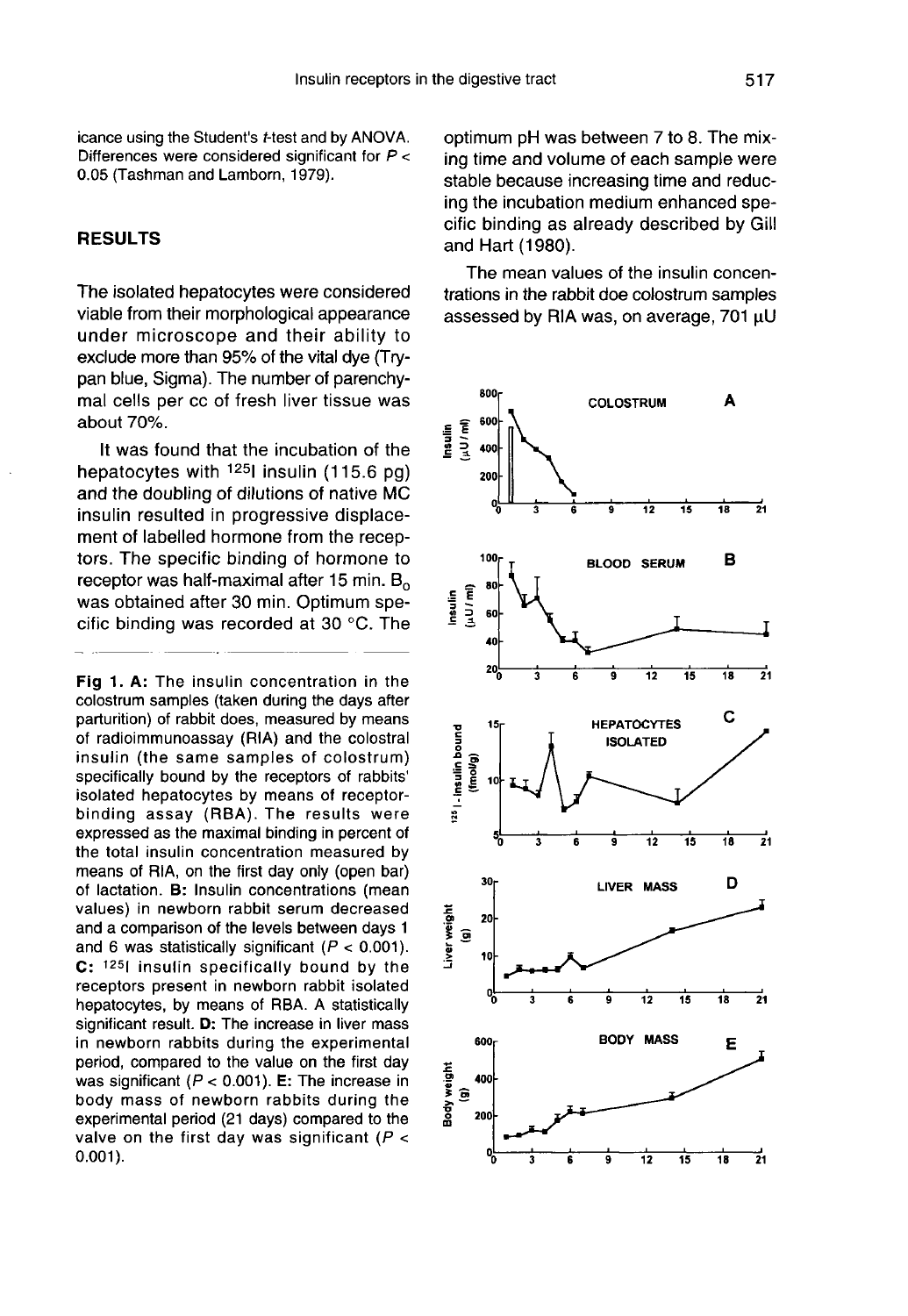$(n = 10)$  on the day of parturition (considered as 100%) and then successively decreased to a level of  $29 \pm 1.7$   $\mu$ U/mL on day 6 postpartum  $(P < 0.01)$  (fig 1A).

Plasma insulin level in newborn rabbits (first day of life) was, on average,  $82 \pm 1.9$  $\mu$ U/mL (fig 1B) ( $P < 0.01$ ). The insulin concentrations in the colostrum, on day of parturition, was much higher than in the blood of newborn rabbits.

The biological ability of the colostral insulin to bind with the receptors of the isolated rabbit hepatocytes, using the RBA



method, reached 556  $\mu$ U/mL and this value represented 79.1 % of the total insulin concentration determined by the RIA-INS test (fig 1A, open bar).

A statistically significant increase in insulin-binding ability ( $P < 0.02$ ) of the receptors of isolated hepatocytes was found on day 4 after birth (fig 1C).

The liver and the body mass showed a progressive increase during the period of 21 days of the newborn rabbit's life. The increment of increase, when compared to the results of the first day, was significant  $(P < 0.001$ ; fig 1D and E, respectively).

The insulin binding by the receptors (expressed as  $B_0$  in fM/g of the tissue) decreased with age in every segment of the digestive tract (markedly on day 6; fig 2A-F). Statistical differences were as follows: colon ( $P < 0.01$ ; fig 2F), caecum ( $P <$ 0.05; fig 2E), ileum ( $P < 0.001$ ; fig 2D), jejunum ( $P < 0.001$ ; fig 2C), duodenum ( $P <$ 0.01; fig 2B) and stomach (not significant; fig 2A).

This study provides evidence for the presence of receptors for insulin in all segments (with the exception of the stomach) of the rabbit digestive tract tested, from the age of 1 to 21 days of life, as evidenced by the RBA test. The binding reaction between insulin and receptor was saturable and reversible.

Fig 2. Specific 1251 insulin binding by the receptors present in the parietal cells of every part of the digestive tract tested (mentioned later) by means of receptor-binding assay (RBA) expressed as  $B<sub>o</sub>$  in fmol/g of tissue (wet weight). The amount of insulin binding clearly decreased on day 6 in comparison with the results of the first day for newborn rabbits. Statistical differences for these decreases (except of the stomach) were significant. A: In the stomach (NS); **B**: in the duodenum ( $P < 0.01$ ); C: in the jejunum ( $P < 0.001$ ); D: in the ileum ( $P <$ 0.001); E: in the caecum ( $P < 0.05$ ); F: in the colon ( $P < 0.01$ ).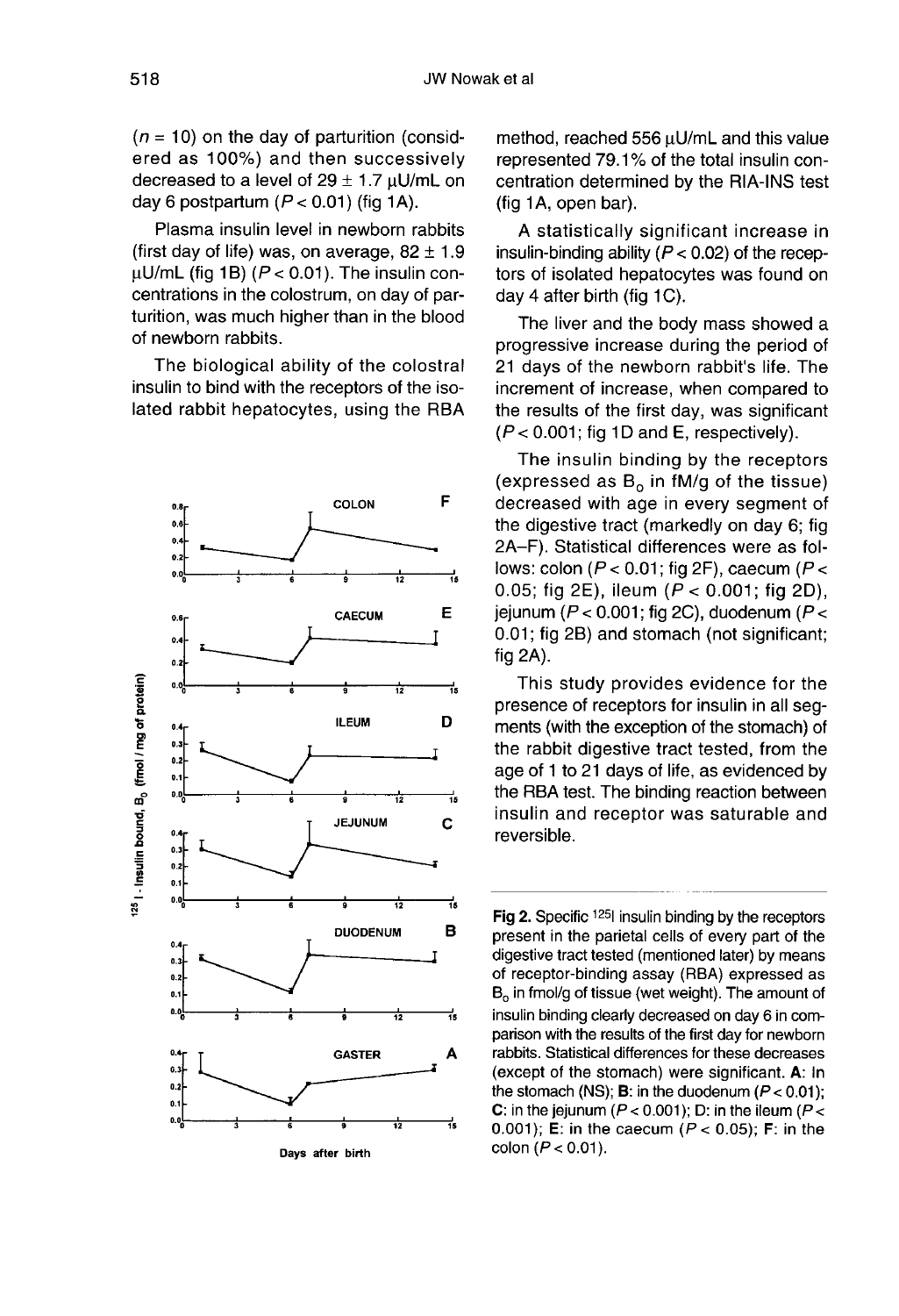#### **DISCUSSION**

According to many authors, insulin, similar to EFG, IGF-I and IGF-II, is a potent stimulator of intestinal growth and development in newborn infants and other mammals and has been found in mammary secretions by various authors (Forgue-Lafitte et al, 1980; Maslansky and Williams, 1982; Read et al, 1984; Cooke et al, 1986; Malven et al, 1987; Koldowsky, 1989; Buts et al, 1990; Schams, 1990; Read et al, 1991; Baumrucker et al, 1993; Grosvenor et al, 1993; Nowak, 1993; Nowak et al, 1994). Their results encouraged us to undertake this study to locate receptors for insulin in the digestive tract of neonatal rabbits.

It was assumed that each growth factor found in mammary secretions had a specific receptor in the DT in order to be able to exert a physiological action upon the DT of sucklings. Studies on the influence of insulin and its binding to DT receptors have already been conducted in mice, hamsters, rats, piglets, sheep and calves (Pierce et al, 1964; Gill and Hart, 1980; Forgue-Lafitte et al. 1980; Maslansky and Williams, 1982; Read, 1988; Buts et al, 1990; Baumrucker et al, 1993) but not in rabbits.

Different methods were employed in the DT sample preparation (Read et al, 1986; Buts et al, 1990; Shulman, 1990). In our experiment intact intestinal segments were weighted and used according to Berry et al  $(1991).$ 

The insulin concentration was high in the colostrum of rabbit does on the first day postpartum and in the blood of newborn rabbits on the first day of life. It decreased on day 6 to basal levels. This could indicate that the increased insulin level in the blood of nonfasted newborn rabbits is dependent on the high concentration of insulin transferred from the DT into the blood as well as to the stimulatory effect of the nutritional ingredients of colostrum such as proteins, fat and carbohydrates towards the secretion of endogenous insulin. In fact, the transfer of colostral insulin from the digestive tract into the systemic blood was observed in piglets (Asplund et al, 1962; Nowak, 1989, 1990), infants and rats (Koldovsky, 1989).

Colostral insulin concentrations averaging 701  $\mu$ U/mL on day 1 postpartum, as measured by RIA, were considered as 100%. The bioactivity of the colostral insulin measured by RBA (556 µU/mL) was about 80% of that insulin measured by RIA. This difference, suggesting a loss of bioactivity, could be the result of the enzymatic degradation of <sup>125</sup>l insulin bound to the receptors, in spite of the fact that all samples for insulin measurement (RIA and RBA) were protected by streptomycin and proteases inhibitor (Traskolan) during the sample preparation. This is in agreement with the observation that bound insulin is a substrate for insulin degradation by intact hepatocytes (Dial et al, 1977). The degradation of bound MC insulin occurs at a rate that is almost 25 times faster than that of the free MC insulin. The interaction of insulin with purified liver plasma membranes involves two processes: binding and degradation. These processes can be physically separated and shown to occur independently (Levey, 1976; Dial et al, 1977).

A trial of colostral insulin separation and the purification on a Sephadex G-50 column in human milk to identify the material, assayed by radioreceptor and immunoassay, was performed. Insulin recovered from the column had 90% of the activity measured by RBA or RIA (Read et al, 1984). This result may reflect differences among species or may indicate a need for specific methodologies.

The reasons for the decrease in <sup>125</sup> insulin binding by the parietal cell receptors present in the DT could be the result of the rapid growth and digestive tract maturation during the neonatal period and the likely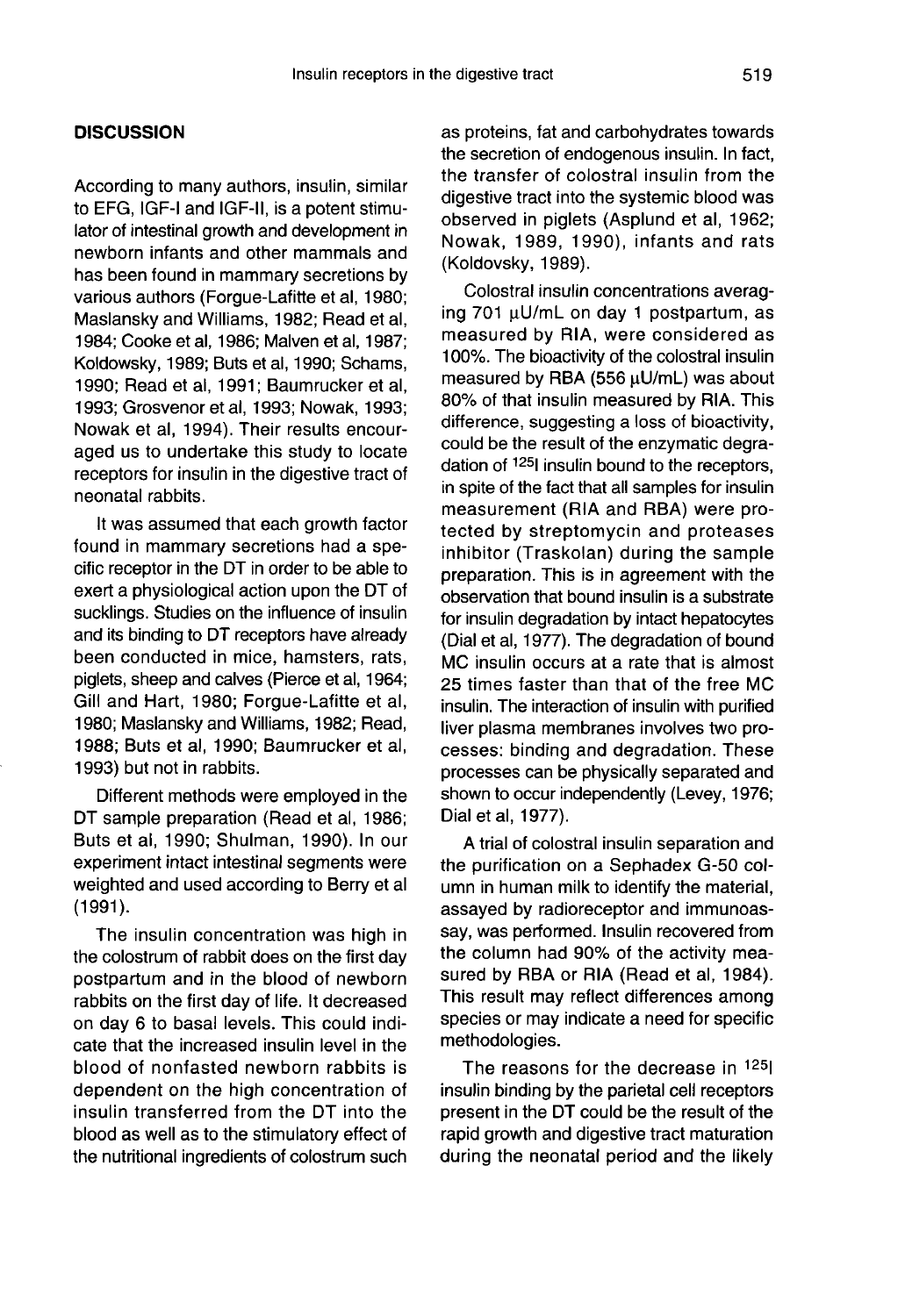simultaneous diminution of colostral insulin content during early lactation of rabbit does.

The presence of insulin receptors in the digestive tract (and liver) of newborn rabbits allows us to assume that colostral insulin is a potent stimulator and that it can influence the development of the digestive tract and probably all target tissues during the early postnatal period.

#### REFERENCES

- Asplund JM, Grummer RH, Phillips PH (1962) Absorp tion of colostral gamma globulins and insulin by the newborn pig. J Anim Sci 21, 412-423
- Baumrucker CR, Kari FW, Klei MR, Grosvenor CE (1993) Milk-born factors affected survival, intestinal growth and development in newborn rats. Endocr Regul27, 173-180
- Berry MN, Edwards AM, Barrit GJ (1991) Laboratory Techniques in Biochemistry and Molecular Biology (RH Burdon, PH van Knippenberg, eds), Elsevier, Amsterdam, New York, Oxford
- Buts JP, De Keyser M, Kolanowsky J, Van Hoof F (1990) Hormonal regulation of the rat small intestine: responsiveness of villus and crypt cells to insulin during the suckling period and unresponsiveness after weaning. Pediatr Res 27, 161-164
- Cevreska S, Kovacev VP, Stanbowski M, Kalamalas E (1975) The presence of immunologically reactive insulin in milk of woman, during the first week of lactation and the relation to changes in plasma insulin concentration. Acta Fac Skopje, Univ Med Facult, Godisen, Sbornik, 21, 35-41
- Cheatham B, Kahn RC (1995) Insulin action signaling network. Endocr Rev 16, 117-142
- Cooke PS, Yonemura CU, Russell SM, Nicoll CS (1986) Growth and differentiation of fetal rat intestine transplant: dependence on insulin and growth hormone. Biol Neonate 49, 211-218
- Dial LK, Miyamoto S, Arquilla ER (1977) Modulation of 1251-insulin degradation by receptors in liver plasma membranes. Biochem Biophys Res Comm74, 545- 552
- Falconer J, Sheldrake RK, Robinson JS (1984) Insulin in ovine milk: pre-delivery and post weaning. Reprod Biol 16, 103A
- Forgue-Lafitte ME, Marescot MR, Chamblier MC, Rosselin G (1980) Evidence for the presence of insulin binding sites in isolated rat intestinal epithe lial cells. Diabetologia 19, 373-378
- Gill RD, Hart IC (1980) Properties of insulin and glucagon receptors on sheep hepatocytes: a comparison of

hormone binding and plasma hormones and metabilites in lactating and non-lactating ewes. Endocrinology 84, 237-247

- Glass GBJ (1980) Gastrointestinal hormones. In: Comprehensive Endocrinology (L Martini, ed), Raven Press, New York
- Grosvenor CE, Picciano MF, Baumrucker CR (1993) Hormones and growth factors in milk. Endocr Rev 14, 710-728
- Ito H, Yamada J, Yamashita T, Hashimoto Y, Kudo N (1987) An immunohistochemical study on the distribution of endocrine cells in the gastrointestinal tract of the pig. Jpn J Vet Sci 1, 105-114
- Koldovsky O (1989) Search for role of milk-born biologically active peptides for the suckling. J Nutr 119, 1543-1551
- Konturek S (1990) Uklad trawienny 272-353. In: Fizjologia czlowieka z elementami fizjologii stosowanej i klinicznej (WZ Traczyk, A Trzebski, eds), PZWL, Warsaw, Poland
- Kulski JK, Hartmann PE (1983) Milk insulin, GH and TSH: relationship to changes in milk lactose, glu cose and protein during lactogenesis in women. Endocrinol Exp (Bratisl) 17, 317-325
- Levey GD (1976) Hormone-Receptor Interaction: Molecular Aspects. Marcel Dekker, Inc, New York, Basel
- Malven PV, Head HH, Collier RJ, Buonomo FC (1987) Periparturient changes in secretion and mammary gland uptake of insulin and in concentration of insulin and insulin-like growth factors in milk of dairy cows. J Dairy Sci 70, 2254-2265
- Maslansky CJ, Williams GM (1982) Primary cultures and the levels of cytochrome P-450 in the hepatocytes from mouse, rat, hamster and rabbit liver. In Vitro 18, 683-693
- Nowak J (1989) The influence of insulin loading tests per os on insulin and glucose concentration in blood of piglets within 40 hrs from birth. Arch Exp Veterinar Med 43, 67-72
- Nowak J (1990) Insulin and glucose concentration changes in newborn piglets after suckling the colostrum from insulin administered sows. Acta Physiol Po141, 155-162 (last issue)
- Nowak J (1993) Biological activity of colostral insulin. IV. International Symposium on Hormones and Growth Factors in Milk, Smolenice Castle, Slovakia, abstr p 17
- Nowak J, Nowak J (1989) Changes in insulin concentration in colostrum and milk of woman, cows and sows. Acta Physiol Po140, 349-355
- Nowak J, Olszewski J, Kozal E (1994) Insulin and sugar concentration changes in mammary secretion in sheep during the periparturient period. Reprod Nutr Dev 34, 3-8
- Pierce AE, Risdall PC, Shaw B (1964) Absorption of orally administered insulin by the newborn calf. J Physiol 171, 203-215